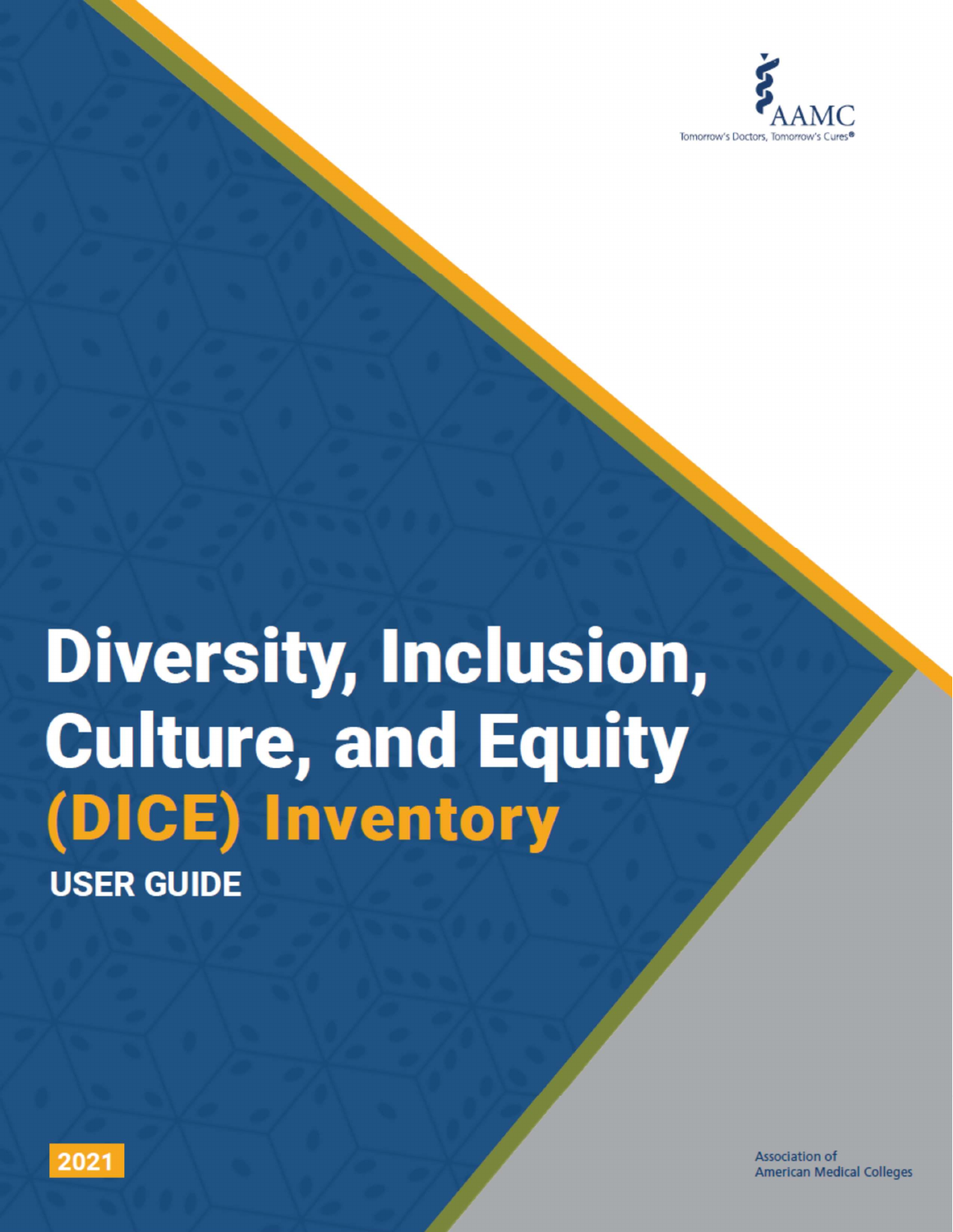

# Diversity, Inclusion, Culture, and Equity (DICE) Inventory

User Guide

April 2021

Association of American Medical Colleges Washington, D.C.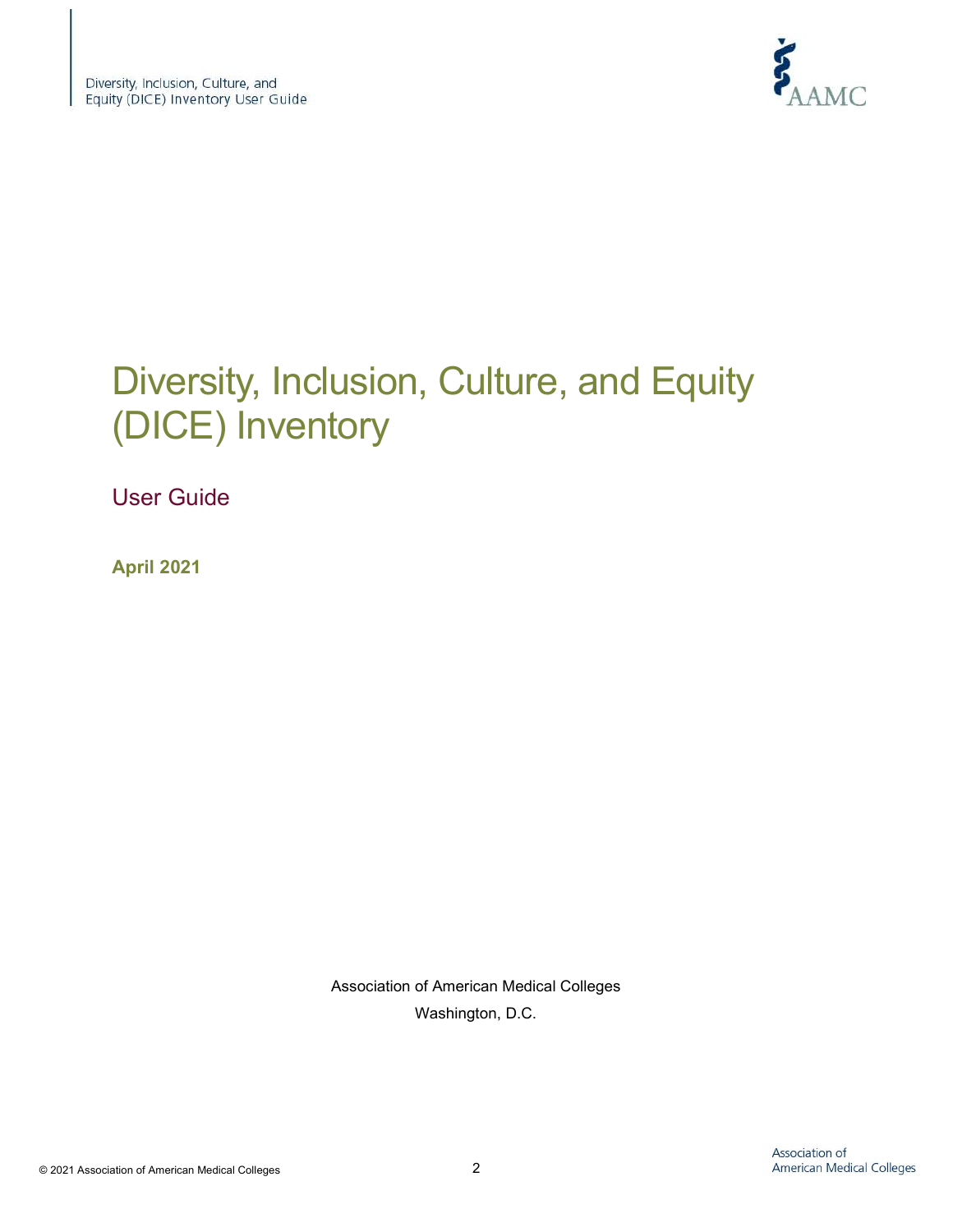

The AAMC (Association of American Medical Colleges) is a not-for-profit association dedicated to transforming health through medical education, health care, medical research, and community collaborations. Its members are all 155 accredited U.S. and 17 accredited Canadian medical schools; more than 400 teaching hospitals and health systems, including Department of Veterans Affairs medical centers; and more than 70 academic societies. Through these institutions and organizations, the AAMC leads and serves America's medical schools and teaching hospitals and their more than 179,000 full-time faculty members, 92,000 medical students, 140,000 resident physicians, and 60,000 graduate students and postdoctoral researchers in the biomedical sciences. Additional information about the AAMC is available at aamc.org.

© 2021 Association of American Medical Colleges. May not be reproduced or distributed without prior written permission. To request permission, please visit aamc.org/reproductions.

#### Acknowledgments

The AAMC collaborated with the Coalition of Urban Serving Universities (USU) and the Association of Public and Land-grant Universities (APLU) to develop the Diversity, Inclusion, Culture, and Equity (DICE) Inventory. The AAMC, USU, and APLU thank the California Wellness Foundation for funding the development of the DICE Inventory.

#### Contact Information

AAMC Equity, Diversity, and Inclusion (EDI) Taniecea Mallery, PhD Senior Director, Organizational Inclusion and Development tmallery@aamc.org

Antonio Bush, PhD Director of Research, Organizational Inclusion and Development abush@aamc.org

Questions? Angela Moses Manager, D&I Programs and Resources amoses@aamc.org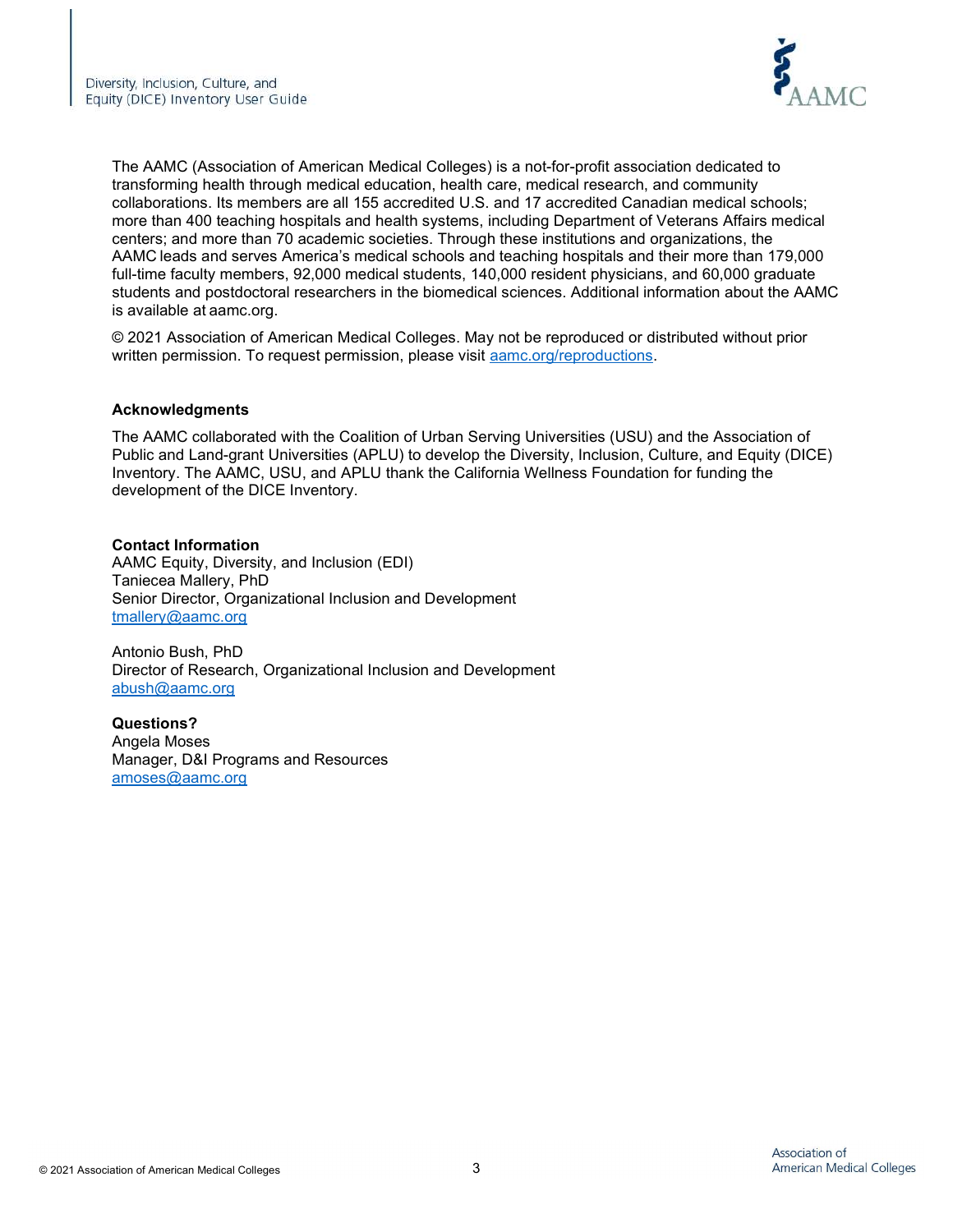

# Diversity, Equity, and Inclusion: Overview

Diversity, equity, and inclusion in academic institutions are fundamental to excellence and quality. Though institutions are working toward a more inclusive environment for students, faculty, administrators, and staff, they still lack the ability to efficiently measure and assess climate and culture. This raises the question of how institutions can effectively monitor and manage diversity, equity, and inclusion efforts in higher education and in the health professions.

#### Why do institutions need to engage with climate and culture?

An institution's climate and culture deeply impact how members of the campus community experience their environment through the frames of diversity, equity, and inclusion. Institutional culture refers to embedded institutional values and beliefs. The climate refers to the perceptions, attitudes, and behaviors reflecting the beliefs and values of an institution.<sup>1</sup>

Research highlights the importance of diversity within institutions, characterizes climate as a multidimensional construct subject to and shaped by an institution's culture.<sup>2</sup> It encompasses the policies, practices, and programs within and external to colleges and universities. Institutions with a focus on diversity initiatives are more likely to improve the overall climate of those underrepresented in academia. A diverse group of individuals across all institutional levels and ranks not only enhances the overall educational experience at an institution, but also boosts productivity and innovation in the workplace.3-5

Prior research<sup>2</sup> has shown that an inclusive environment must have several characteristics, which include but are not limited to the following:

- **Structural/compositional diversity:** A diverse group of individuals representing different backgrounds, aptitudes, beliefs, values, communities, and talents. A wide range of human capital introduces opportunities for innovation, growth, career development, and a unique work experience and environment.
- Diversity, equity, and inclusion infrastructure: Programs targeting recruitment and retention of underrepresented students and faculty. Among the most popular include mentorship, community outreach, and pipeline programs. These initiatives increase not only structural/compositional diversity but work toward a more inclusive culture.
- **Strategic planning for diversity and inclusion**: Successful strategies for improving climate and culture for diversity and inclusion require thoughtful planning across all institutional levels, with institutions incorporating diversity, equity, and inclusion metrics and goals into the strategic plan. This conveys that diversity, equity, and inclusion are institutional priorities and demonstrates institutional accountability for meeting these goals.
- Collaboration between managers and subordinates: If there is organizational distrust due to hostile work environments, the institution suffers. Collaboration between managers and subordinates is key to the establishment of an inclusive environment. Studies show that employees with higher degrees of distrust for their senior leadership are less productive and less dedicated to organizational goals.<sup>6</sup>
- **Transparency from senior leadership**: A key element of an inclusive environment is the transparency of senior leadership and their level of commitment to diversity.<sup>7</sup> Understanding how faculty, staff, and students perceive leadership's commitment to diversity is important to understanding an institution's current strengths and areas of improvement.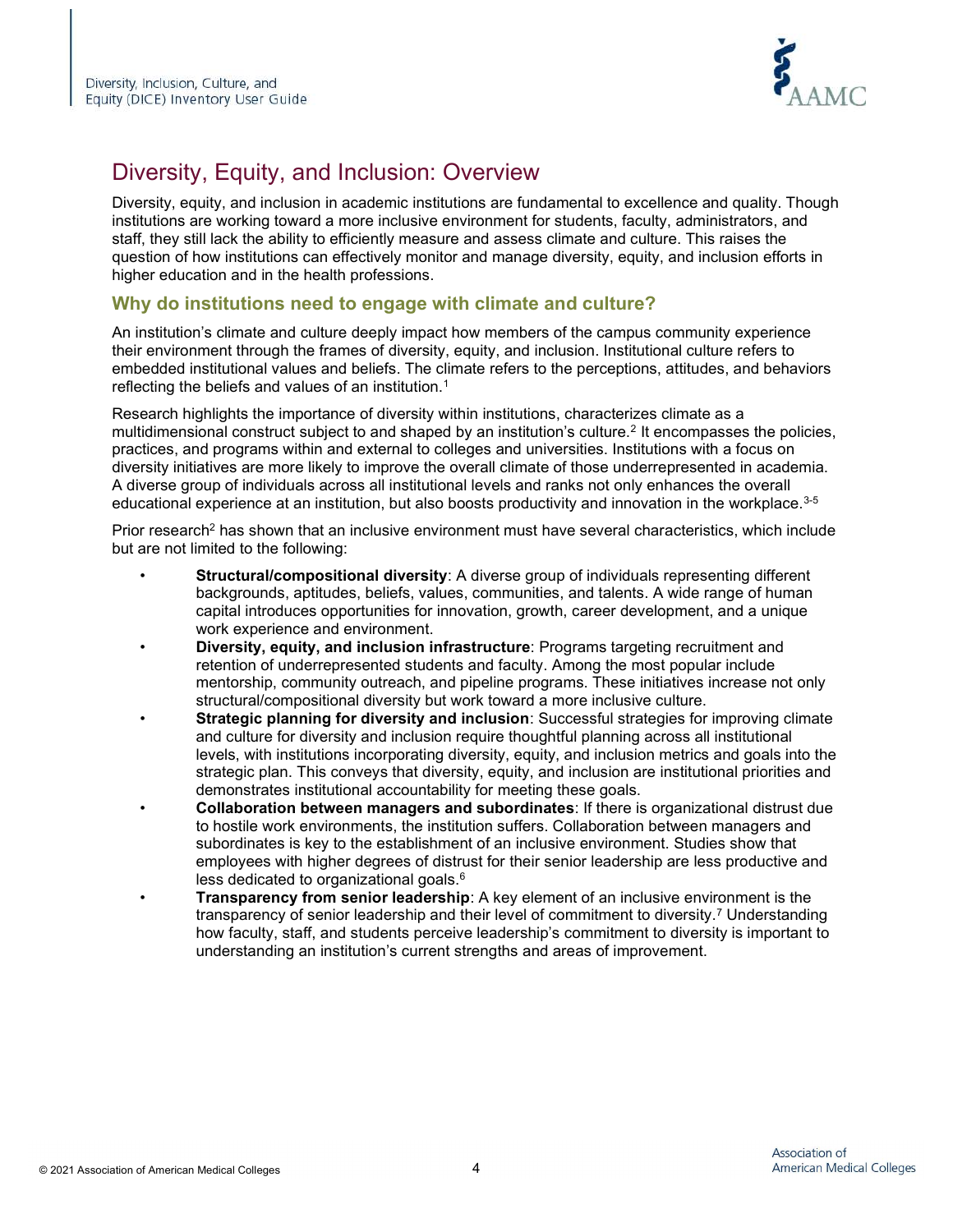

# The Diversity 3.0 Framework

The AAMC developed the Diversity 3.0 Framework $^8$  to improve support systems for quality, excellence, and innovation; promote a wide appreciation for differing perspectives; and foster an inclusive climate and culture in high-performing academic institutions. It is a lens through which to view the pursuit toward institutional excellence by capturing, representing, and responding to the wide range of diversity of attitudes, abilities, and talents at each level of the institution. Unlike Diversity 1.0 and 2.0, Diversity 3.0 does not merely focus on reducing disparities in structural diversity and solving the problem of inadequate representation. It incorporates core institutional values into policies and programs to promote diversity and inclusion as a principal solution to improving the institutional climate and culture. This innovative framework is a response to the evolving literature on diversity and inclusion; it emphasizes the need to broaden the scope of climate and culture assessment and evaluation of best practices.<sup>9</sup>

The Diversity 3.0 Framework highlights three key components of diversity and inclusion:

Institutional and social context: Myriad external forces that affect one's expectations, experiences, and institutional processes.<sup>1</sup> These forces include, for example: the local community, history, geography, political environment, and even community engagements. This idea stems from what sociologists have interpreted as habitus — the internalization of external factors, influences, and occurrences.

Structures and policies: Institutional policies, processes, and practices that act as hurdles to or accelerants of culture.<sup>1</sup> Examples include mission statements, strategic plans, vision and values, funding, metrics and goals, leadership structure, team culture, and human resource recruitment and retention. Unlike institutional and social context, institutions have more influence over these items.

Human capital: Human capital consists of the individuals who make up the institution. This includes the structural diversity of administrators, faculty, staff, and students. Human capital takes into consideration perceptions, attitudes, behaviors, community engagement, and mentorship.1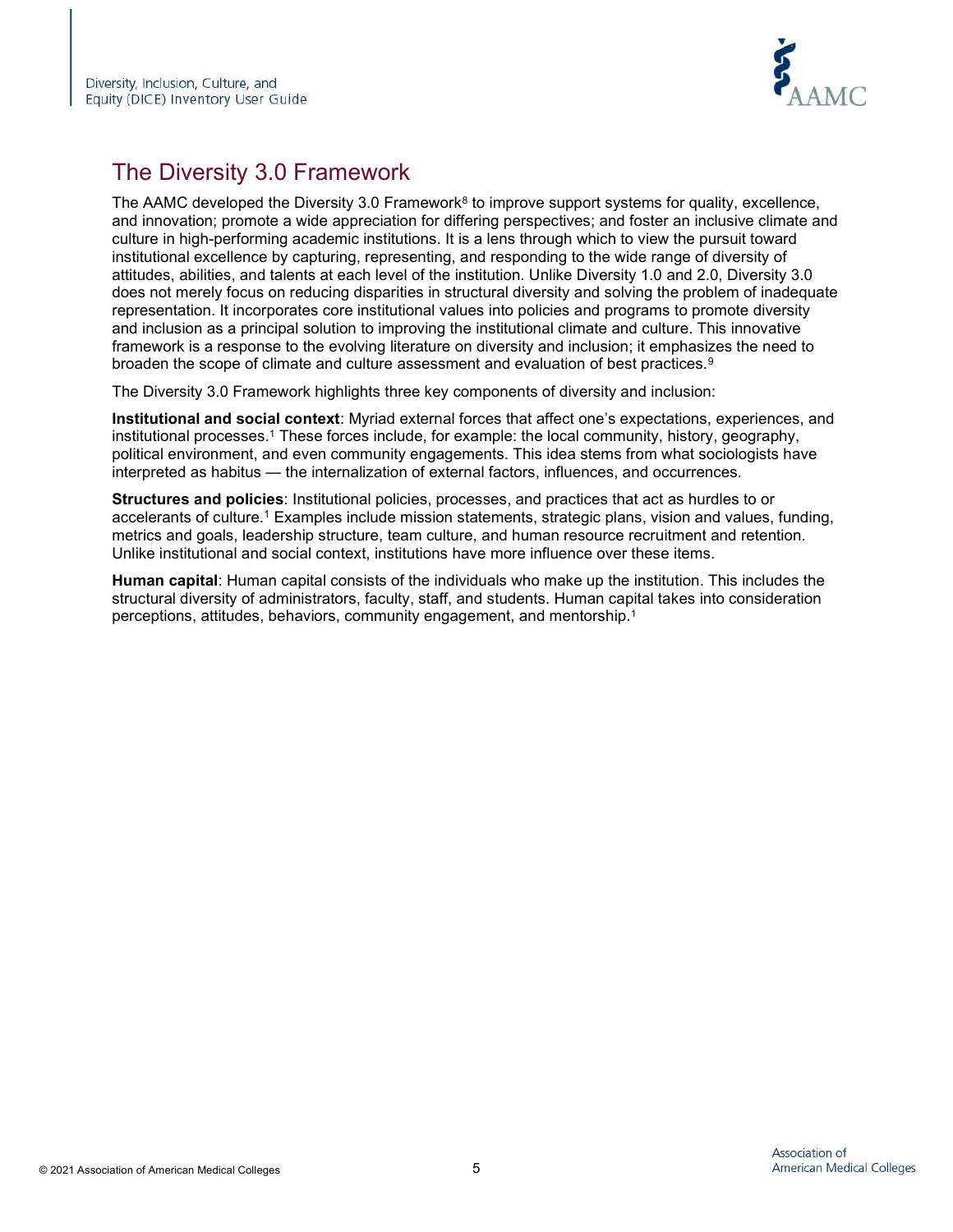



#### **CULTURE OF DIVERSITY AND INCLUSION IN ACADEMIC MEDICINE**

# What Is Diversity, Equity, and Inclusion?

The AAMC has adopted baseline definitions of diversity, equity, and inclusion for institutional use.<sup>1</sup> The conceptualizations of these key terms are below.

| <b>Key Terminology</b> |                                                                                                                                                                                                                                                                                                                                                                                                 |
|------------------------|-------------------------------------------------------------------------------------------------------------------------------------------------------------------------------------------------------------------------------------------------------------------------------------------------------------------------------------------------------------------------------------------------|
| <b>Diversity</b>       | Embodies inclusiveness, mutual respect, and multiple perspectives and serves as<br>a catalyst for change resulting in health equity. In this context, the term includes all<br>aspects of human differences, such as socioeconomic status, race, ethnicity,<br>language, nationality, sex, gender identity, sexual orientation, religion, geography,<br>disability, and age.                    |
| <b>Equity</b>          | The fair treatment, access, opportunity, and advancement for all people, and<br>simultaneous identification and elimination of those barriers that impede the full<br>participation of some groups. Improving equity involves promoting justice,<br>impartiality, and fairness within the procedures and processes of an institution or<br>system, as well as in its distribution of resources. |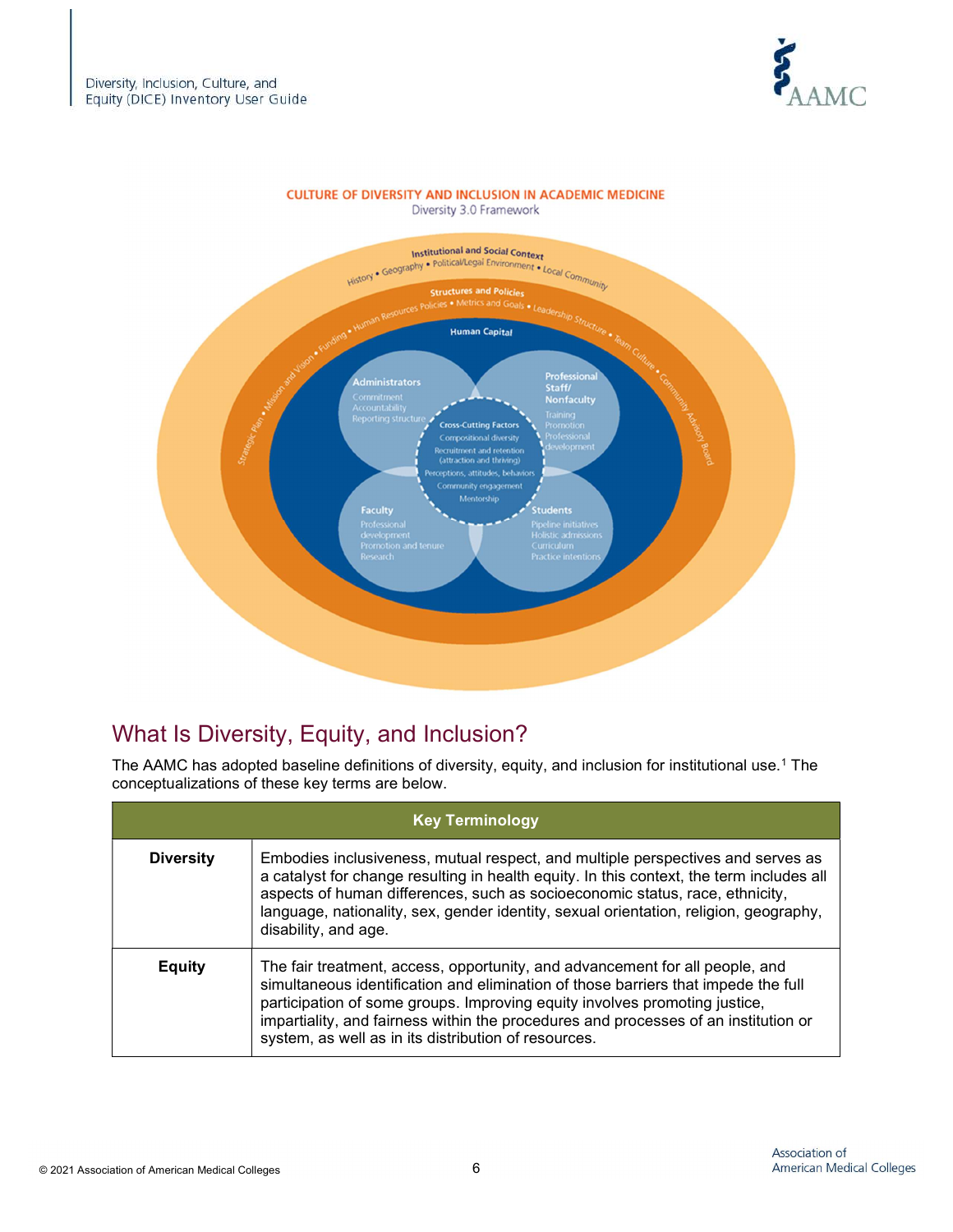

| <b>Inclusion</b> | A core element for successfully achieving diversity, inclusion is accomplished by<br>nurturing the climate and culture of the institution through professional<br>development, education, policy, and practice. The objective is to create a climate<br>that fosters belonging, respect, and value for all and to encourage engagement<br>and connection throughout the institution and community. |
|------------------|----------------------------------------------------------------------------------------------------------------------------------------------------------------------------------------------------------------------------------------------------------------------------------------------------------------------------------------------------------------------------------------------------|
|------------------|----------------------------------------------------------------------------------------------------------------------------------------------------------------------------------------------------------------------------------------------------------------------------------------------------------------------------------------------------------------------------------------------------|

# What Is the DICE Inventory?

The Diversity, Inclusion, Culture, and Equity (DICE) Inventory aims to help institutions conduct a comprehensive review of institutional policies, practices, procedures, and programs that impact the climate and culture around diversity, equity, and inclusion. As a derivative of the Diversity 3.0 Framework, this inventory answers the call for academic institutions and health professions schools to conduct a full environmental scan of their diversity, equity, and inclusion efforts. The inventory is not a new climate survey to assess attitudes and perceptions of students, staff, or faculty. Instead, the inventory contains institution- and school- level questions to assess characteristics of the institution and the policies, practices, procedures, and programs that contribute to a diverse, equitable, and inclusive culture for students, faculty, administrators, and staff. Further, in addition to having a foundation derived from the Diversity 3.0 Framework, the inventory's content is based on diversity, equity, and inclusion-focused research in higher education and the social sciences broadly.

An additional goal of this inventory is to provide institutions with a report outlining specific strengths and areas for improvement related to diversity, equity, and inclusion. Climate and culture are multifaceted concepts, and evaluating them requires data from a variety of sources.<sup>10</sup> The DICE Inventory will act as a qualitative data collection inventory, whereby a facilitator guides implementation team members in a set of conversations to better understand where the institution is situated on the path to excellence in diversity, equity, and inclusion. Information collected using the DICE Inventory will come from preexisting data sources, such as the varying programs, practices, and policies in place at the institution or school. This inventory will assist institutions in identifying next steps and help incorporate diversity, equity, and inclusion opportunities into institutional improvements and the strategic planning process.

#### Best uses for the DICE Inventory:

- Gather data that will provide a snapshot of efforts that impact the current culture and climate of the institution as it pertains to diversity, equity, and inclusion.
- Improve evidence and the use of data that will help institutions enhance and expand a culturally sensitive, diverse, and prepared health workforce to improve health and health equity in underserved urban communities.
- Improve organizational climate and culture by outlining specific strengths and areas for improvement related to diversity, equity, and inclusion.
- Inform strategic planning for diversity, equity, and inclusion initiatives.
- Assist leaders in making changes that support the success of diverse students, faculty, administrators, and staff across the institution and in the health professions.
- Promote greater diversity in leadership ranks at the institutional level and in the health professions.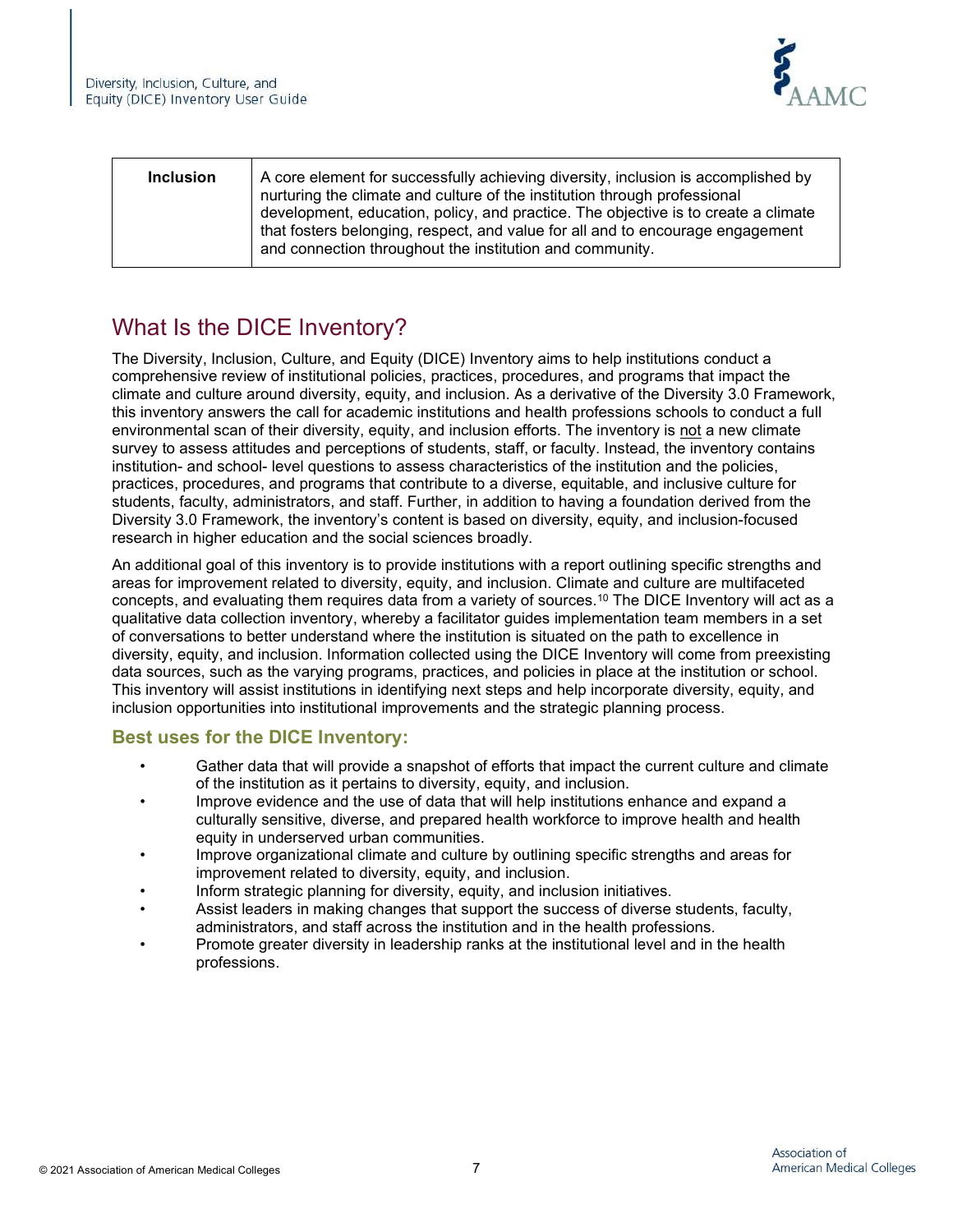

# DICE Inventory Methodology

#### The Inventory

The inventory helps provide a snapshot of the institution's current status regarding diversity, equity, and inclusion. The inventory covers the six survey sections below; these are color-coded throughout the inventory to highlight the different sections:

- Governance, Leadership, and Mission (blue)
- Institutional Planning and Policies (orange)
- Communications and Engagement (teal)
- Data and Assessment (gray)
- Faculty and Staff (yellow)
- Students (purple)

#### The Questions

The workbook has six separate tabs labeled by survey section name. In each of these tabs, questions related to that content area are presented. These questions are grouped by sub-content areas. Within each sub-content area, additional information about groups of questions is provided in the "Descriptor" column.

The response options for each question are "Yes," "No," and "Not applicable (N/A)."

#### The Report

The report is found in the tab labeled "Report." The report displays the six survey sections and provides summaries of your answers broken out by sub-content area. For each sub-content area, the total number of items answered "Yes," "No," or "N/A" are shown. In the "Percentage Yes" column, the percentage of questions answered "Yes" is presented. Questions answered "N/A" are not included in this calculation.

To assist in interpretation, the report includes a "Response Summary Flag" column that uses a red/yellow/green color-coding system. "Percentage Yes" scores below 60% are marked by a red flag, indicating opportunities for improvements in those areas. Scores from 60% to 80% are displayed in yellow, indicating that moderate efforts have been made in these areas, and scores above 80% appear in green, indicating that substantial efforts have been made in those areas.

# DICE Inventory: Implementation Team

The DICE Inventory allows strategic leaders to engage in a reflective dialogue about organization-wide diversity, equity, and inclusion efforts. The DICE Inventory is intended to be a collaborative process that can draw on talented perspectives from across the community. While a primary contact person should be designated to complete the questions for the inventory, an implementation team should be assembled to ensure a collaborative 360-degree perspective of the organization.

The implementation team should incorporate engaged individuals from across the institution to ensure all rubric questions can be effectively addressed. Potential team members can be drawn from student affairs, academic affairs, faculty affairs, human resources, admissions, diversity and inclusion, institutional research and evaluation, the registrar, and communications, among other offices. The institution may also consider including individuals beyond faculty and staff on the implementation team to get a comprehensive perspective of culture and climate. These other team members might include students, alumni, or community members.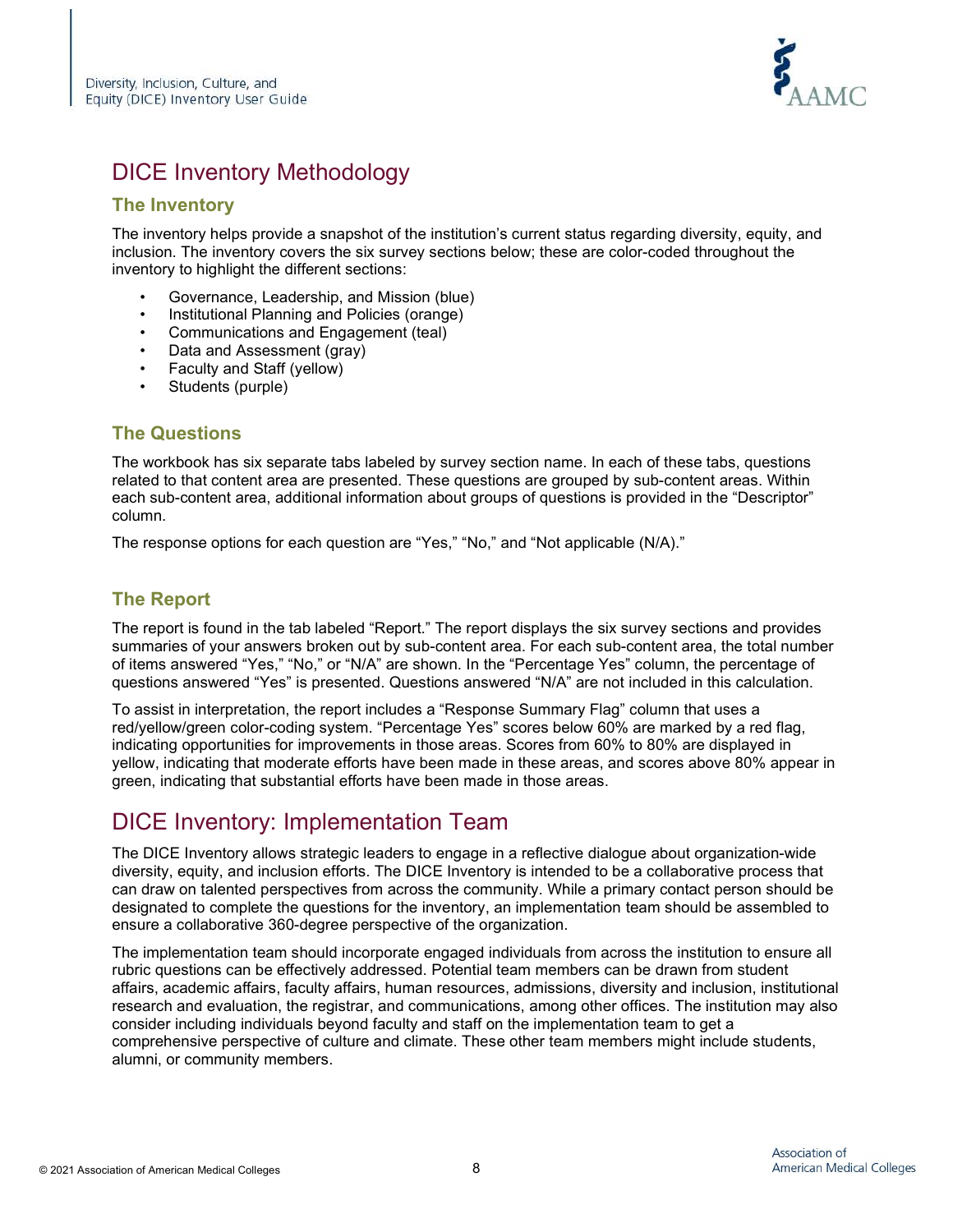

## **Summary**

The goal of the inventory is to provide key information that can guide institutions toward the next level of work to advance their diversity, equity, and inclusion journey. The inventory is not intended to assess the climate or culture of the institution but to provide coordinated information on the practices, policies, and programs that together contribute to more diverse, equitable, and inclusive environments. By reviewing and analyzing the final report, institutions will be able to further understand strengths and areas in need of improvement that will ultimately support the creation of a diverse, equitable, safe, and inclusive culture for all students, faculty, administrators, and staff.